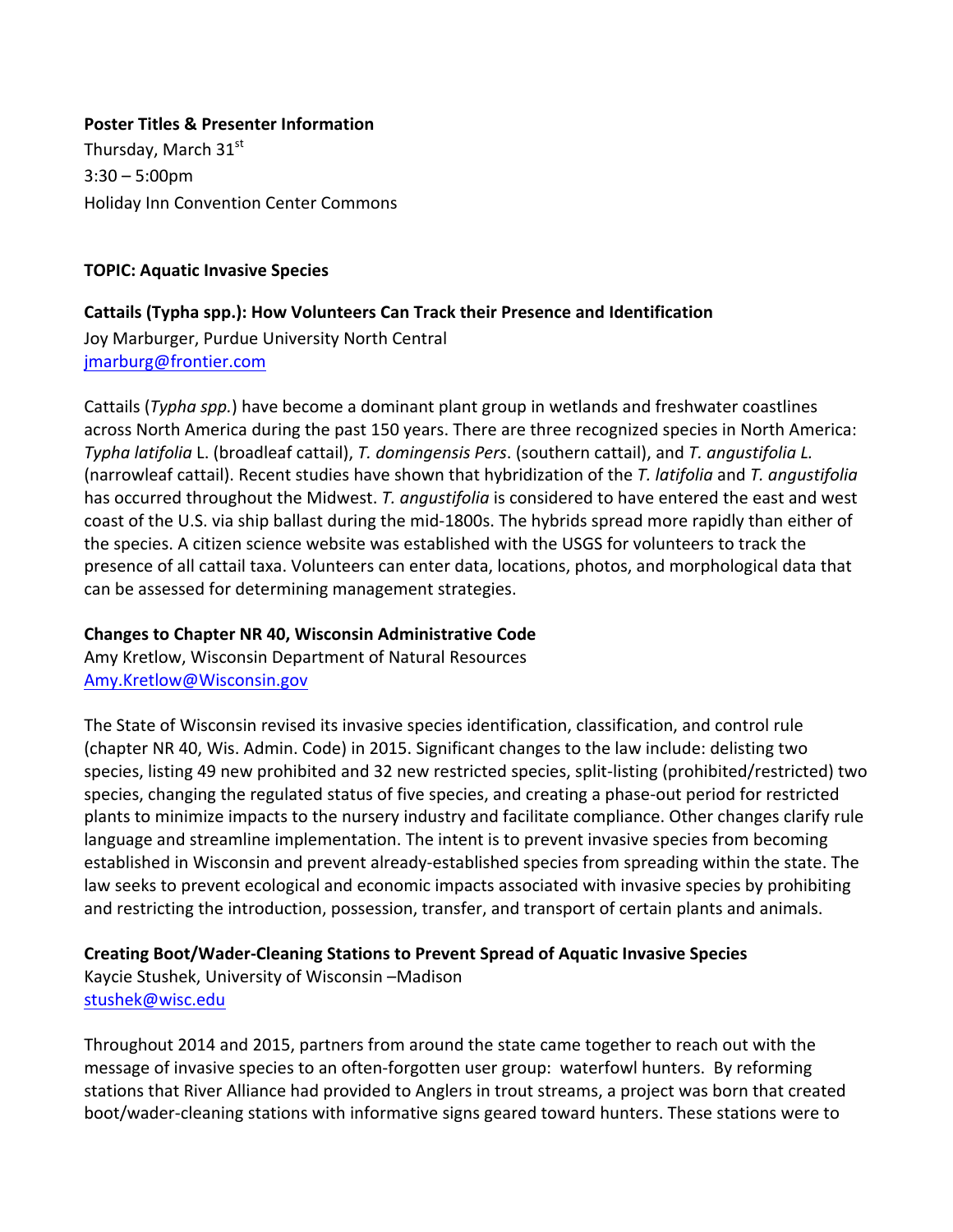provide aquatic invasive species (AIS) prevention steps and cleaning methods right at their fingertips, or boot tips, rather.

In fall of 2015, educators across the state built these stations and placed them at high-trafficked landings. Partnerships with River Alliance, Wisconsin Department of Natural Resources, Great Lakes Restoration Initiative, UW- Extension, Wisconsin Waterfowl Association, and multiple County AIS coordinators made these stations possible.

This presentation highlights educator feedback, partnerships made in building the stations, and next steps towards measuring usage.

## **Flowering Rush: Impacts and Management**

Chris Hamerla, Golden Sands Resource Conservation and Development Council, Inc. chris.hamerla@goldensandsrcd.org

Flowering Rush: Impacts and Management - "Flowering Rush is an invasive, emergent and submersed plant that is threatening to damage Wisconsin lakes. This presentation will aim to give viewers the following:

- Identification of Flowering Rush in comparison to native grasses and rushes
- Flowering Rush life cycle and biological characteristics
- Ecological impacts
- Management options and removal techniques
- Proper disposal after removal"

Great Lakes Nuisance: Invasive Common Reed (*Phragmites australis* ssp. *australis*)

Jacob Cerminar, University of Wisconsin – Stevens Point jcerm567@uwsp.edu

The invasive common reed (*Phragmites australis* ssp. *australis*) is a serious nuisance in much of the Great Lakes region. In addition to removal of the species, restoration of former Phragmites-dominated sites is key to re-instating their natural ecosystem services. The objective of our study was to determine the composition of plants that would naturally germinate from the existing seedbank after 35 years of Phragmites cover and two applications of the herbicide Imazapyr. Our second objective was to determine the germination rate of native, wild-collected seed in soil samples from this site. Early results show 19 plant species successfully germinating from the seed bank, and several additional species germinating from sown seeds.

Hand Removal of Yellow Floating Heart (*Nymphoides peltata*) Lake Gordon, Forest County John Preuss, Lumberjack Resource Conservations and Development Council, Inc. johnpreuss@frontier.com

Yellow floating heart (*Nymphoides peltata*) was discovered in two locations on Lake Gordon August 14th during a GLRI Early Detection lake survey. Lake Gordon is a 51 acre lake located in Forest County in the middle of the national forest. It is the first natural lake in Wisconsin to get this NR 40 prohibited invasive species. On August 17th Chris Hamerla and John Preuss hand pulled the two populations. This poster will cover identifying characteristics, native look a likes, hand pulling considerations,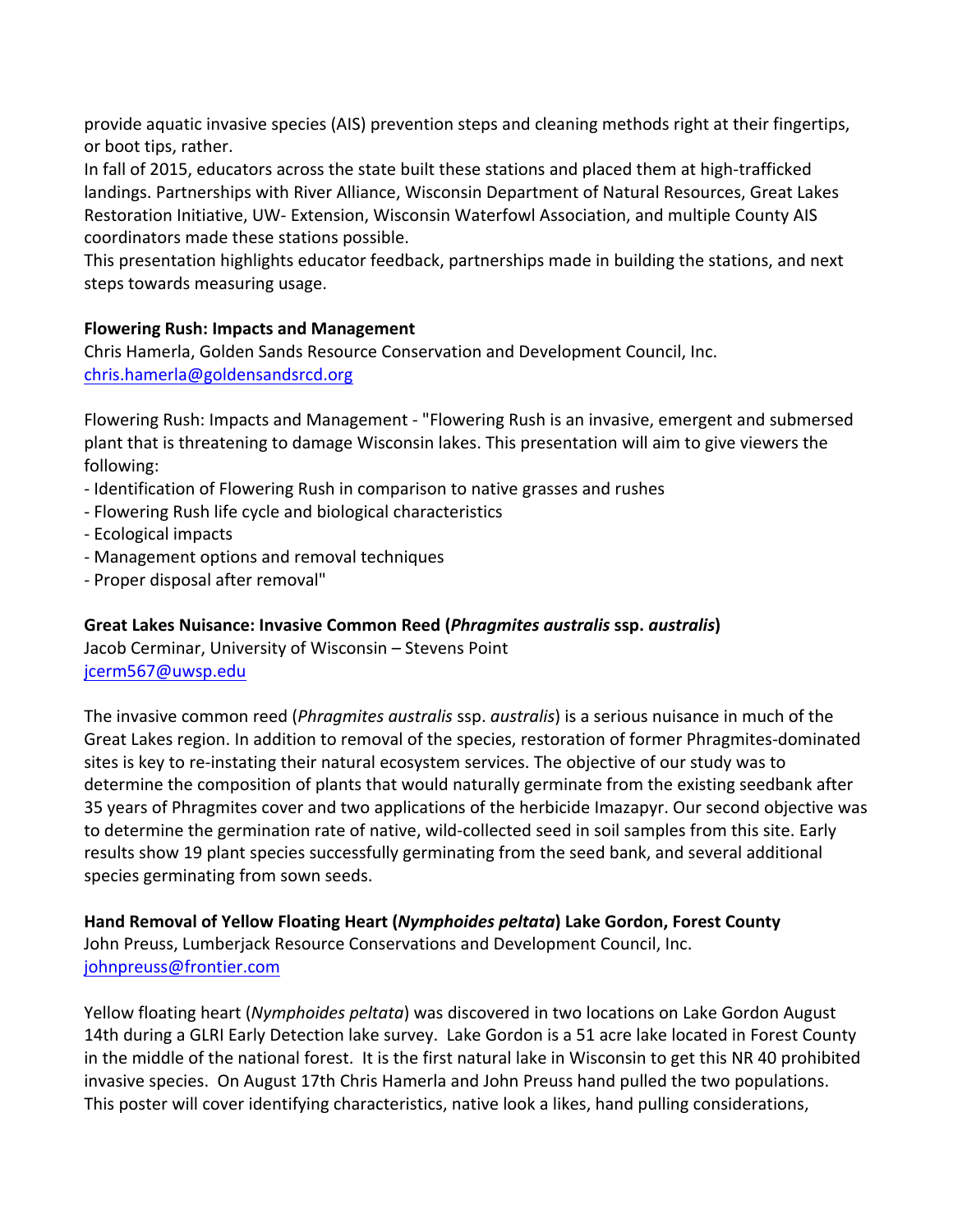obstacles to consider, way of introduction and current 2015 results. This eradication effort of yellow floating heart strictly used hand removal with no chemicals used during the process.

## **Interns & Volunteers Monitoring with Beaver Creek Reserve Citizen Science Center**

Emily Lind, Beaver Creek Reserve emily@beavercreekreserve.org

Beaver Creek Reserve Citizen Science Center summer interns monitored the Lower Chippewa River from Eau Claire to the Mississippi River using River Alliance of Wisconsin's Project RED (Riverine Early Detectors) protocol. They trained 20 citizen scientists to help them with their efforts. Five invasive species were documented, one of which was a pioneering population of Japanese knotweed that the Citizen Science Center is now working to control. Summer interns also participated in Clean Boats, Clean Waters, sharing the Stop Aquatic Hitchhikers message with Chippewa River users. Their findings were shared at the Celebrate the Chippewa River Conference in Chippewa Falls, Wisconsin in August, 2015. 

## **The Milfoil Weevil (***Euhrychiopsis lecontei***) as a Biological Control**

James Miazga, University of Wisconsin - Stevens Point jmiaz964@uwsp.edu

The milfoil weevil (*Euhrychiopsis lecontei*) is widespread in Wisconsin lakes and is a strong candidate for biological control of Eurasian watermilfoil (*Myriophyllum spicatum*). The purpose of the current study was to test weevil growth and development success on three groups of milfoil plants: northern watermilfoil, hybrid northern x Eurasian watermilfoil, and three populations of pure Eurasian watermilfoil. During summer of 2015, plants and weevils were collected from northern Wisconsin lakes for use in laboratory experiment conducted at 25°C. Individual milfoil weevil adults were isolated to oviposit eggs on individual milfoil plants from each of the five milfoil groups, with five replicate plants in each group. Each host plant with eggs was then isolated in separate cylindrical tubes to closely monitor development time of weevils from egg to adult. Although sample sizes were not sufficient to detect statistically-significant differences among groups, patterns in the data suggest differences among plant groups in percent eggs hatching and percent of milfoil damaged and no discernible differences among plant groups in fecundity or time to oviposition. These data are consistent with the observation of large differences in density of natural populations of the milfoil weevil.

## **Milfoil Weevils (***Euhrychiopsis lecontei***) Study Results**

Amy Thorstenson, Golden Sand Resource Conservation & Development Council, Inc. amy.thorstenson@goldensandsrcd.org

Milfoil weevils (*Euhrychiopsis lecontei*) have been shown to be effective in impacting Eurasian watermilfoil when in high enough numbers. Artificial stocking of weevils may help to reach population densities capable of control. Since 2011, collaborative research between Wisconsin Department of Natural Resources and Golden Sands Resource Conservation & Development Council, Inc. has been developing methods for volunteers to raise their own weevils for stocking and tracking what happens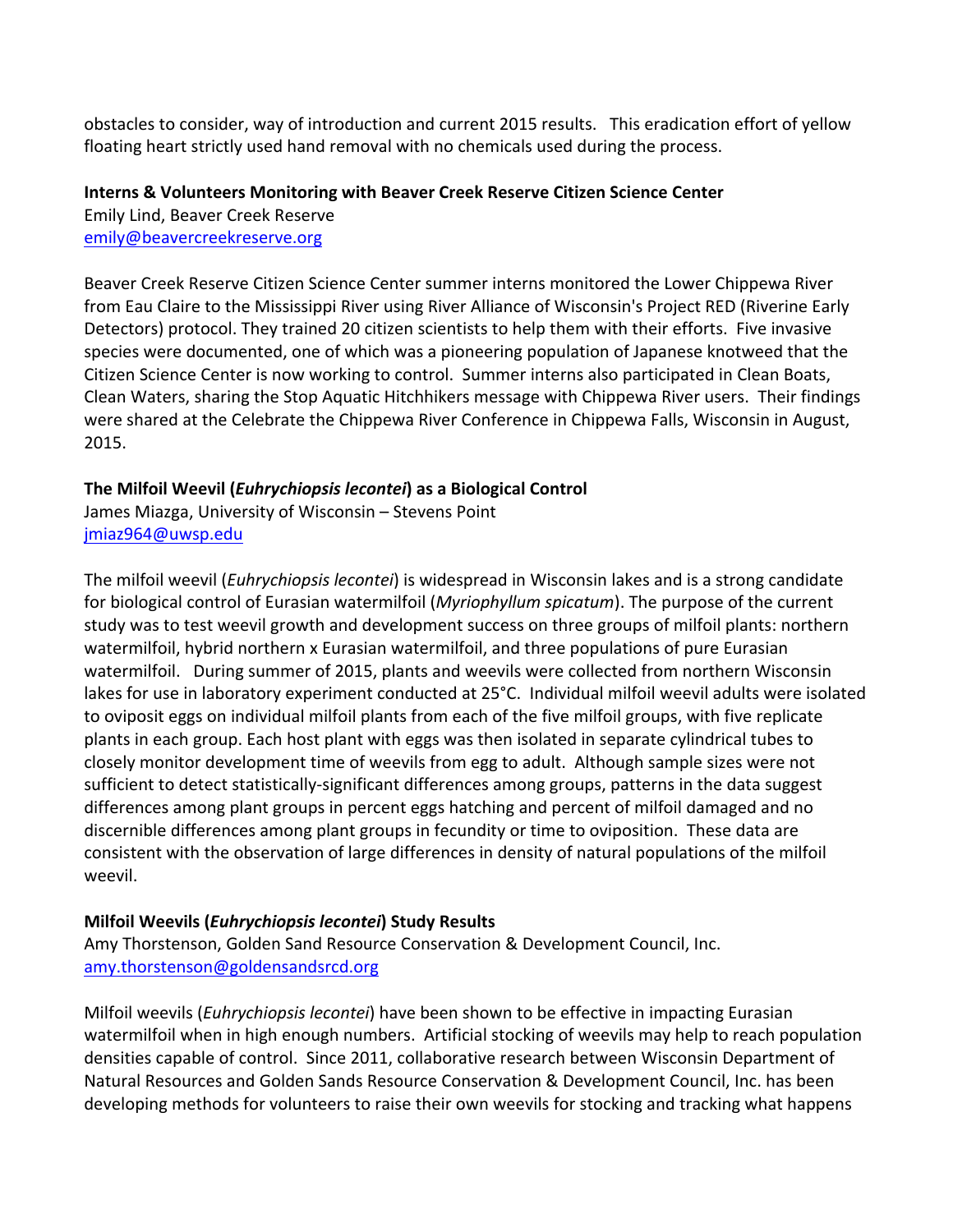in the lake after the weevils are released. Entering into the final year of this research, find out what we have learned so far.

**Rapid Response Actions Following the Discovery of Round Gobies in Little Lake, Butte des Morts** Michelle Nault, Wisconsin Department of Natural Resources michelle.nault@wisconsin.gov

In August 2015, the invasive round goby (*Neogobius melanostomus*) was caught by an angler below the Neenah Dam in Little Lake Butte des Morts (Winnebago Co.), which is located at the outlet of Lake Winnebago. This confirmed report is the furthest upstream record of this non-native fish species in the Fox River system, and it is hypothesized that the species was introduced into the system via an illegal bait bucket transfer. This poster will highlight the rapid response actions taken in lieu of this unfortunate finding, and the steps which have occurred to prevent further upstream spread of this species into the Lake Winnebago system and beyond. We will summarize outreach and monitoring efforts which occurred after the initial discovery, and discuss future monitoring, management, and outreach efforts planned for 2016 and beyond.

## **Rapid Response in the Discovery of Water Lettuce (***Pistia stratiotes***)**

Susan Graham, Wisconsin Department of Natural Resources Susan.graham@wisconsin.gov

In late July 2015, the NR40 prohibited species, water lettuce (*Pistia stratiotes*) was discovered in University Bay of Lake Mendota, Dane County. The discovery triggered the WDNR's AIS Rapid Response protocol and utilized both WDNR staff and volunteers to quickly survey the bay and adjacent areas while removing all of the plants that could be found. Their efforts provide an example that we hope will help others dealing with new invasive species detections.

**Rapid Response to the Aquatic Invasive Species Starry Stonewort (Nitellopsis obtuse)** Tim Plude, Wisconsin Department of Natural Resources timothy.plude@wi.gov

This poster will summarize the activities that were prescribed to rapidly respond to the new invader of WI waters, starry stonewort, *Nitellopsis obtusa*. Since the September 2014 discovery in Little Muskego Lake there has been a flurry of activity to monitor many other area lakes to detect the species and to also manage the containment of any populations in WI. Unfortunately, the 2015 monitoring effort identified five other lakes with populations of starry stonewort. This poster will include details on the rapid response actions taken by each of these newly infested lakes.

**Richland County Willow Creek Watershed Japanese Knotweed Removal Project** Don Barrette, Southwest Badger Resource Conservation and Development Council, Inc. don.barrette@swbadger.org

This poster is a 5 year project that represents 5 individual phases of coordinating, surveying (monitoring), planning and implementing a large scale project designed to control a Japanese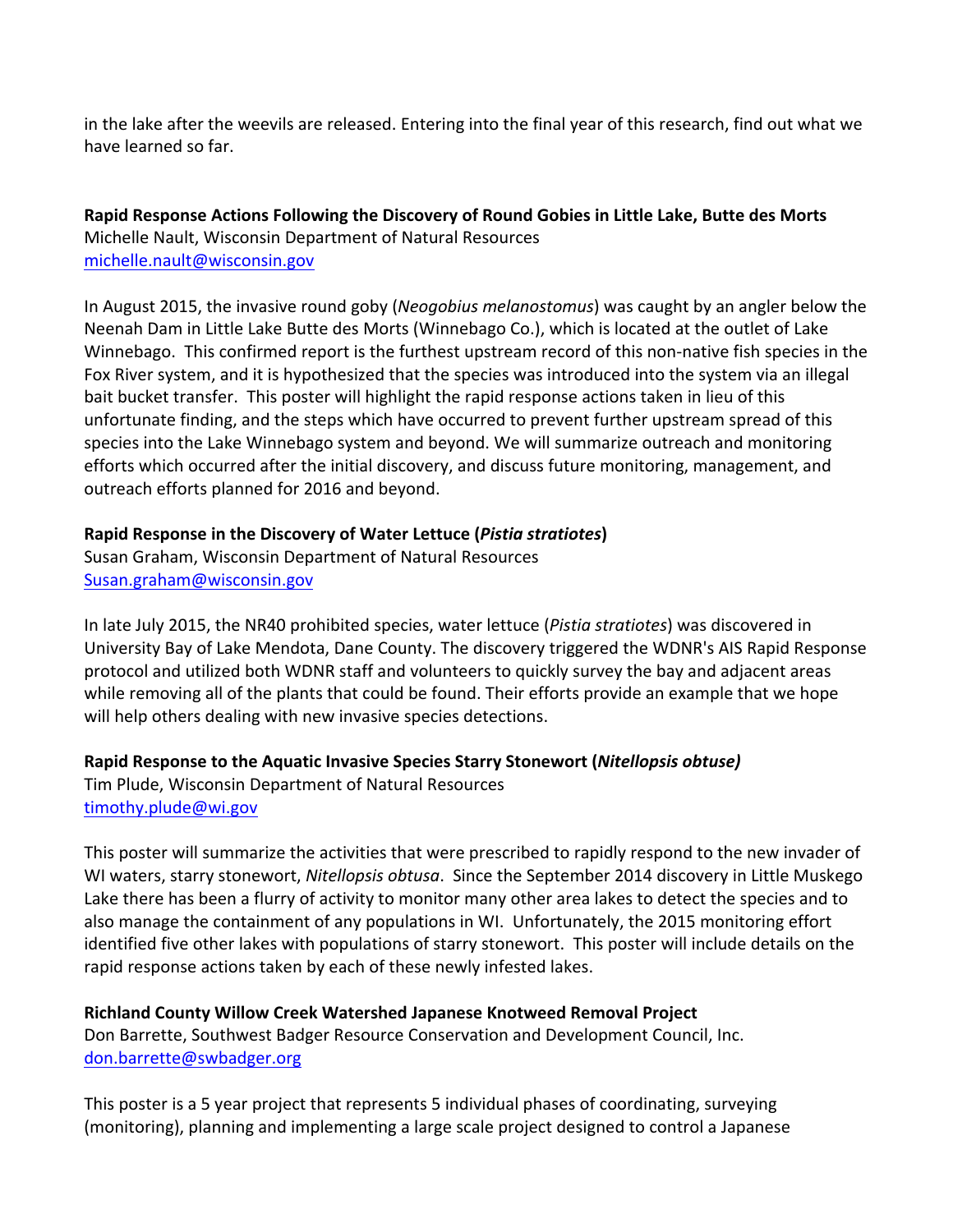Knotweed population on the Willow Creek Watershed in Richland County. The Knotweed was discovered in 2011 and we are currently in phase 5 of the project. The poster is also representative of cooperation between county staff, local municipalities, private landowners, natural resource users (Trout Unlimited Members) and private citizens who were helpful in AIS monitoring and project completions to remove/control an invasive species on a state classified trout stream.

#### **Spiny Water Fleas: Trouble for Freshwater Systems**

Aaron O'Connell, University of Wisconsin - Platteville oconnella@uwplatt.edu

My talk will go over some of the basics of what Spiny Water Fleas are and why they are such a nuisance in freshwater systems. I will discuss how they are so easily transferred from system to system (i.e. morphological characteristics) and what can be done to help prevent spread. Also, I will go into some of my research I conducted this summer on Trout lake looking at the early effects of Spiny Water Fleas on a lake system. In conclusion, I will point out some easy techniques that can be conducted in order to check for/monitor the invasive cladoceran in lakes. I would like my audience to take-away how detrimental Spiny Water Fleas can be to a system, ways to prevent spread, and what they can do to join the effort.

## WI Trappers: Invasive Species Partners on Land, in Water, and All Points In-between

Chris Hamerla, Golden Sand Resource Conservation and Development Council, Inc. chris.hamerla@goldensandsrcd.org

Trappers typically cover many miles, reusing equipment in numerous waterbodies and properties. Trappers have a good knowledge of habitat and can be very useful eyes on the landscape. While many are aware of invasive species, prevention steps can be an oversight or perhaps not even thought of. This poster encourages trappers to prevent the spread of invasive species by cleaning equipment and footwear. It also gives educators a checklist of things to cover when engaging the trapping community and potentially opens doors to new partnerships and volunteers.

## **TOPIC: Citizen Science**

**15,000ft<sup>2</sup> Shoreland Buffer Restoration Project** Molly McKay, Langlade County MMcKay@co.langlade.wi.us

The proposed poster will display the process and success of the  $15,000$ ft<sup> $\wedge$ 2</sup> shoreland buffer restoration that took place along the shoreline of Lake Mohawksin during the summer of 2015. The restoration was funded through a DNR Lake Protection Grant and took place at SARA Park within the City of Tomahawk. The only vegetation within this area prior to the restoration was turf grass. Runoff from the Park would flow over this area and straight into the lake. Langlade County, Lincoln County, and the City of Tomahawk offered their time and staff to restore this area with native plants to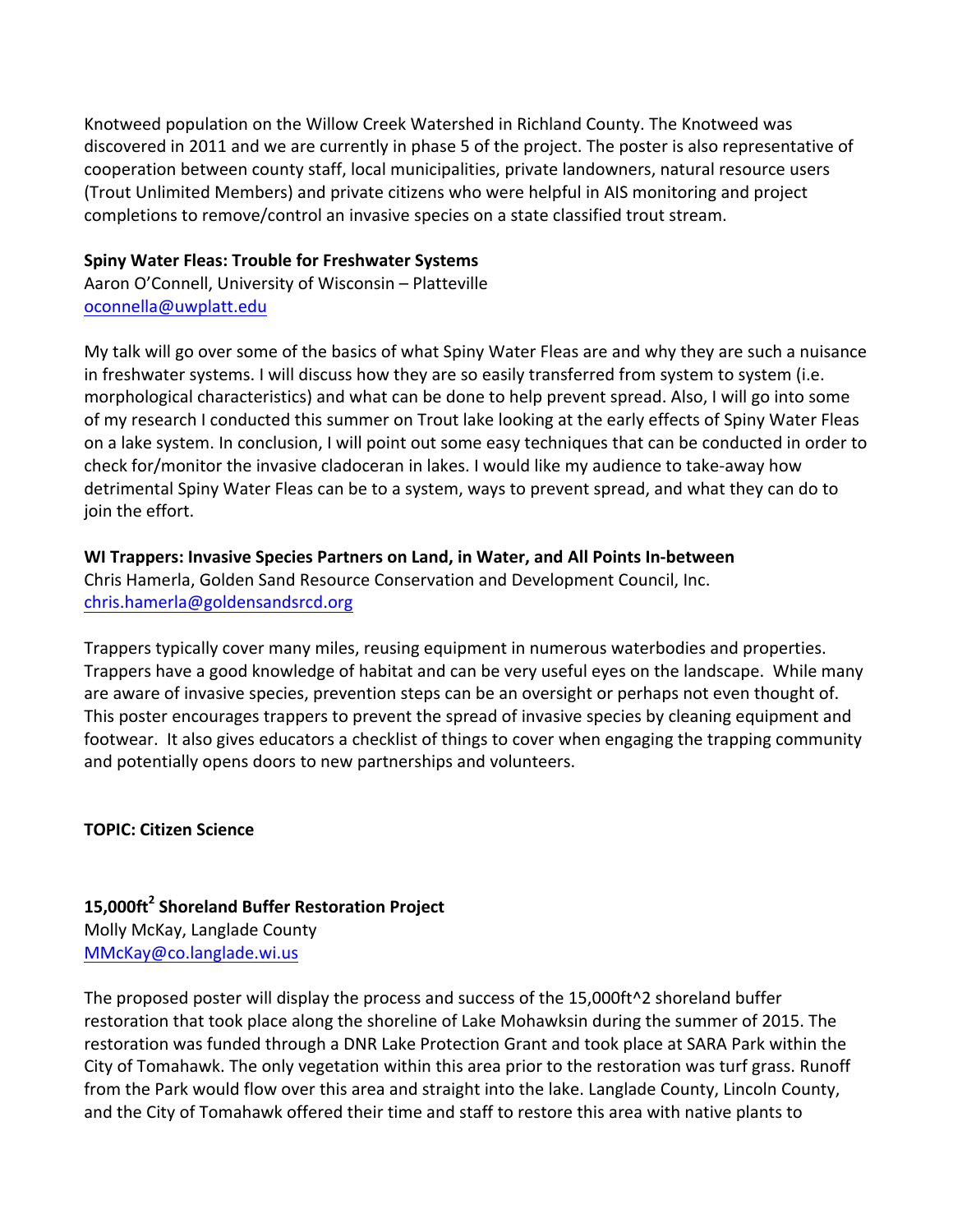reestablish a natural buffer area. One of the deliverables of the Lake Protection Grant is to display a poster of this project at the Wisconsin Lakes Partnership Convention.

#### **Digital Observation Technology Skills (DOTS) program – Youth Education**

Dr. R. Justin Hougham, Marc Nutter, Alex Nussbaum, Taylor Riedl, and Sarah Burgess, University of Wisconsin-Extension, Upham Woods Outdoor Learning Center marc.nutter@ces.uwex.edu

Wisconsin 4-H Youth Development Environmental Education and Upham Woods Outdoor Learning Center offers educators, youth, and volunteers the Digital Observation Technology Skills (DOTS) program. The DOTS program is an outdoor STEM lesson that uses modern mobile technology tools to connect today's students to the outdoors in new and innovative ways. This inquiry-based program navigates the basics of the scientific method and focuses on the importance of good scientific communication. Specifically, the observation equipment in this project can allow students to collect data for many different citizen science initiatives around the state of Wisconsin. Participants use the technology tools found in the DOTS kits to make observations, take measurements, explore the micro and macro details of their environment, and learn how to embrace their inner scientists. Topics enhanced through this method included food and agricultural systems, climate science, natural resources, riparian ecology, and citizen science.

## Lake Level Monitoring: Fluctuating Water Levels - Historical Data

Anne Kretschmann, North Lakeland Discovery Center anne@discoverycenter.net

Historical data indicate that surface water levels in northern Wisconsin are fluctuating more now than in the recent past. In the northern highland lake district of Vilas County, concern about record low lake levels in 2008 spurred local citizens and lake associations to form a lake level monitoring network comprised of citizen scientists which is the first of its kind in Wisconsin. The network is administered by the North Lakeland Discovery Center (NLDC) in partnership with the Lac du Flambeau Tribal Natural Resources Department and with technical guidance from limnologists at UW-Madison Trout Lake Research Station. Citizen scientists install geographic benchmarks and staff gauges. The retention rate for lakes monitored is 100% and the program has expanded from 4 lakes to 40 lakes in 2016. Local interest and participation is high, perhaps due to the value that citizens place on lakes and concerns about water levels and long-term trends.

## **Statewide Volunteer Lake-level Monitoring Program**

Joshua Wied, Wisconsin Department of Natural Resources joshua.wied@wisconsin.gov

To address the growing concern for the health of aquatic life in surface waters affected by drought, climate change, and groundwater withdrawals, the Wisconsin Department of Natural Resources (WDNR) and the University of Wisconsin-Extension developed a statewide volunteer lake-level monitoring program. This effort builds upon the existing network of volunteers in the Citizen Lake Monitoring Network (CLMN). In a state with over 15,000 lakes, partnerships with local volunteers, nonprofit groups, and county staff are crucial for filling gaps in water level records. In 2015, 17 lakes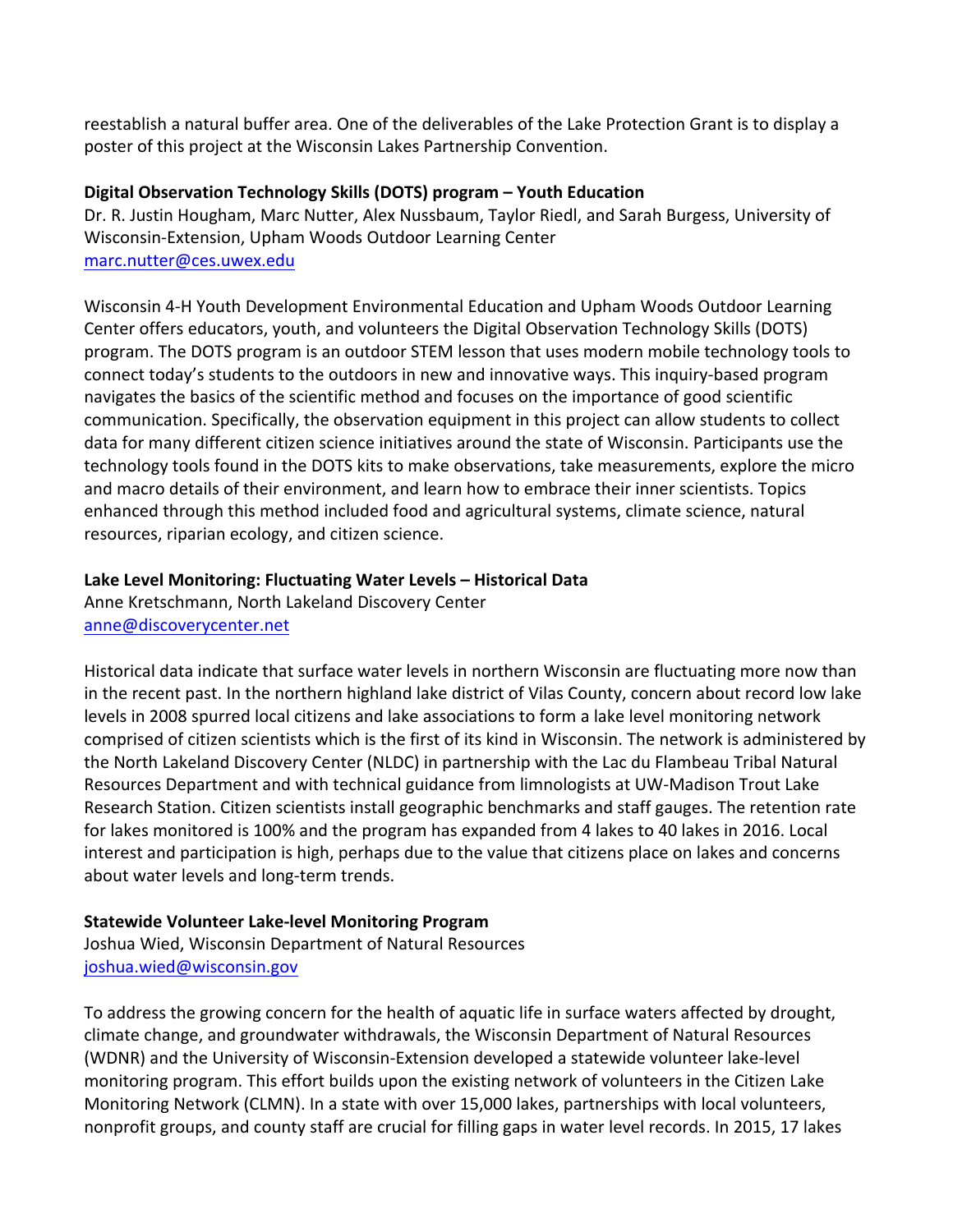were selected across northern Wisconsin to have staff gauges installed and were monitored by CLMN volunteers throughout the year. Building on the success of the first year of the program, WDNR is expanding to monitor more lakes in 2016. This poster outlines the monitoring protocols, quality assurance plan, and training workshops developed for citizens participating in the lake level monitoring program.

#### **Volunteer Data to Lesson Plans**

John Preuss, Lumberjack Resource Conservation and Development Council, Inc. Sandy Wickman, University of Wisconsin - Extension Lakes sandra.wickman@wisconsin.gov

There is a wealth of water quality data that is available to the public - data collected by volunteers, resource professionals and consultants. We would like to explore the possibility of making this data available to teachers for lesson plans and for curriculum.

We would like to explore the development of lesson plans that would include information on water quality, graphing, basic limnology principles as well as biocontrol for purple loosestrife and monitoring of native and non-native aquatic plants.

## **Water-related Volunteer Opportunities in Wisconsin**

Paul Skawinski, University of Wisconsin - Extension Lakes Paul.Skawinski@uwsp.edu

This poster will provide an overview of the many citizen volunteer monitoring programs across Wisconsin that relate to water.

**TOPIC: Ecology** 

Aeration's Effect on Algae: A Review of Success and Failures Patrick Goodwin, State University of New York

patrick.goodwin@vertexwaterfeatures.com

A review of success and failures - "Bottom aeration is a restoration tool commonly used for improving multiple aspects of lake health, including the occurrence of algal blooms and the quality of algal assemblages.

The intense mixing brought about by artificially aerating a lake can affect an algal community by: (i) increasing dissolved oxygen concentrations and changing the lake's water chemistry (pH, carbon dioxide and alkalinity), which can lead to a more desirable shift in an algal community; (ii) reducing levels of internal nutrient cycling within a lake, which reduces the large amount of nutrients used to sustain algal blooms; (iii) decreasing the amount of solar energy available for photosynthesis; (iv) favoring algal species that tend to sink quickly and need mixing currents to remain suspended in the upper water column (e.g. diatoms); and (v) mixing algae-eating zooplankton into deeper, darker waters, thereby reducing their predation by sight-feeding fish, and increasing their ability to graze on algae cells.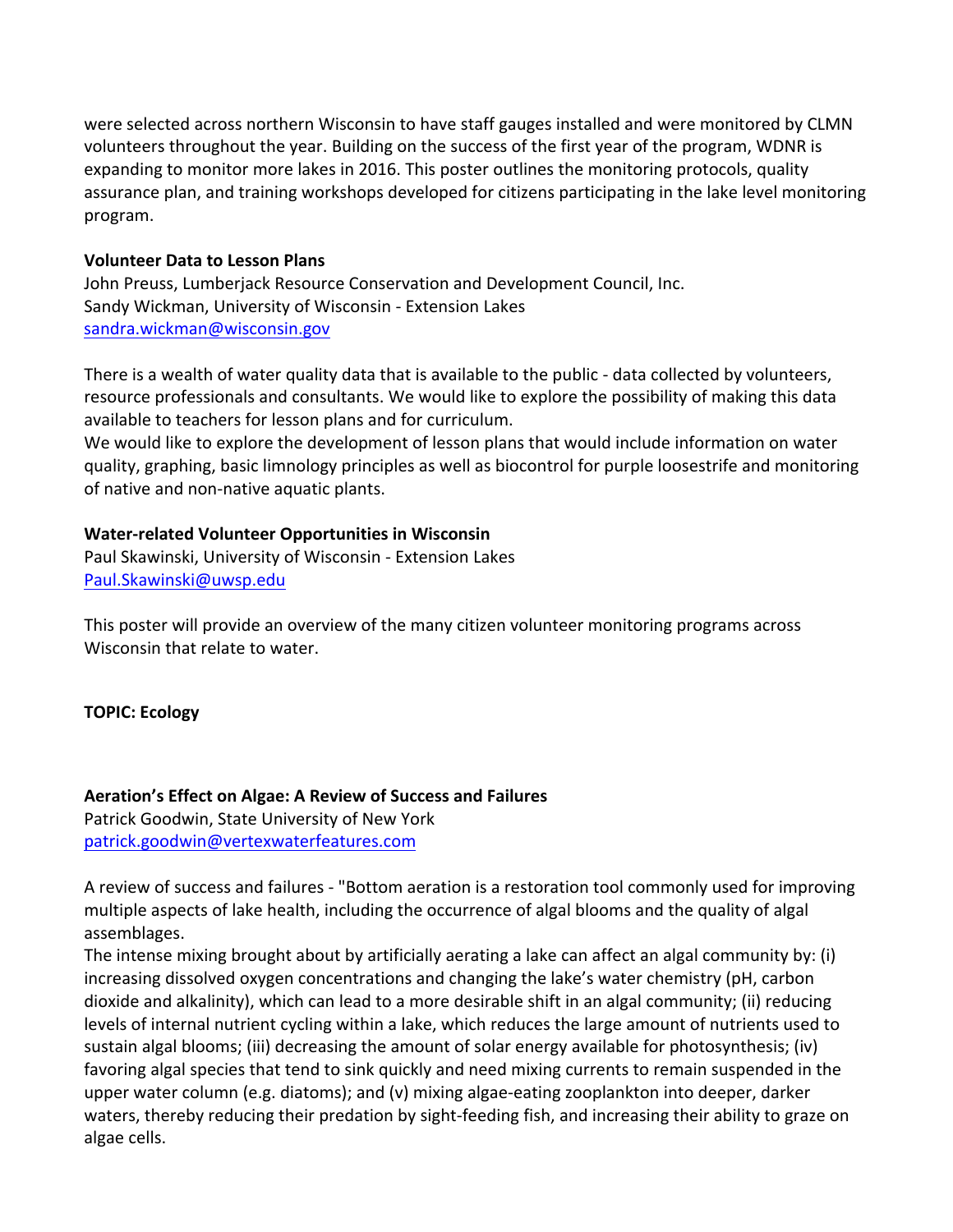This presentation discusses the current literature regarding aeration's effect on lake algal communities and outlines successes and failures associated with this lake management approach, along with the major factors that tend to influence the outcome of any aeration based management strategy.

#### **TOPIC: Education**

Developing and Sustaining a Lakeshore Habitat Restoration Training for Professionals in Wisconsin Patrick Goggin, University of Wisconsin - Extension Lakes pgoggin@uwsp.edu

The Wisconsin Lakes Partnership embarked on offering a three-day certification program on "Lakeshore habitat restoration training for professionals" in 2014. Sixty+ people have been certified in the program over the first two years as part of Crews 1 & 2. Participants experienced a two-day classroom session that reviewed state standards and regulations, permitting, designing and implementing conservation practices, strategies for forming partnerships and working effectively with lakefront property owners on projects, and basics of restoring habitat along lakeshores including soils ID, native plant selection, and other site analysis steps. Cost-share funding and grant resources that support lakeshore restoration were featured as well, as were Green Industry and county partner profiles, monitoring and maintenance strategies, and a primer on erosion control assessment and techniques. The third day of the training involved taking an exam and participation in a field day as part of the North American Stormwater and Erosion Control Association-Wisconsin Chapter's fall field day at the American Excelsior lab in Rice Lake, Wisconsin. Field day participants were taken through assorted field stations that demonstrated erosion control products and allowed attendees to speak with product representatives.

Partakers also were shown various bmp's properly and improperly installed and other habitat restoration techniques in a hands-on forum. Future directions of the program include refining the course materials, widening participation by green industry and tribal partners, and bolstering web resources that support practitioners of lakeshore habitat restoration in Wisconsin.

#### **Wisconsin Geographic Names Council (WGNC) – Name That Lake**

David Winston, Wisconsin Department of Natural Resources david.winston@wisconsin.gov

There are 6,598 named lakes and reservoirs in Wisconsin. Have you ever wondered who named them? The Wisconsin Geographic Names Council (WGNC) is a little known intra-agency council that plays an important role in establishing the authoritative official state name of lakes, rivers, islands, and other geographic features in the state. Established originally as the Wisconsin Geographic Board in 1931 and modeled after the United States Board on Geographic Names, the WGNC has been in charge of state names for 85 years. Learn about the history of this Council and other fun facts about geographic names in Wisconsin.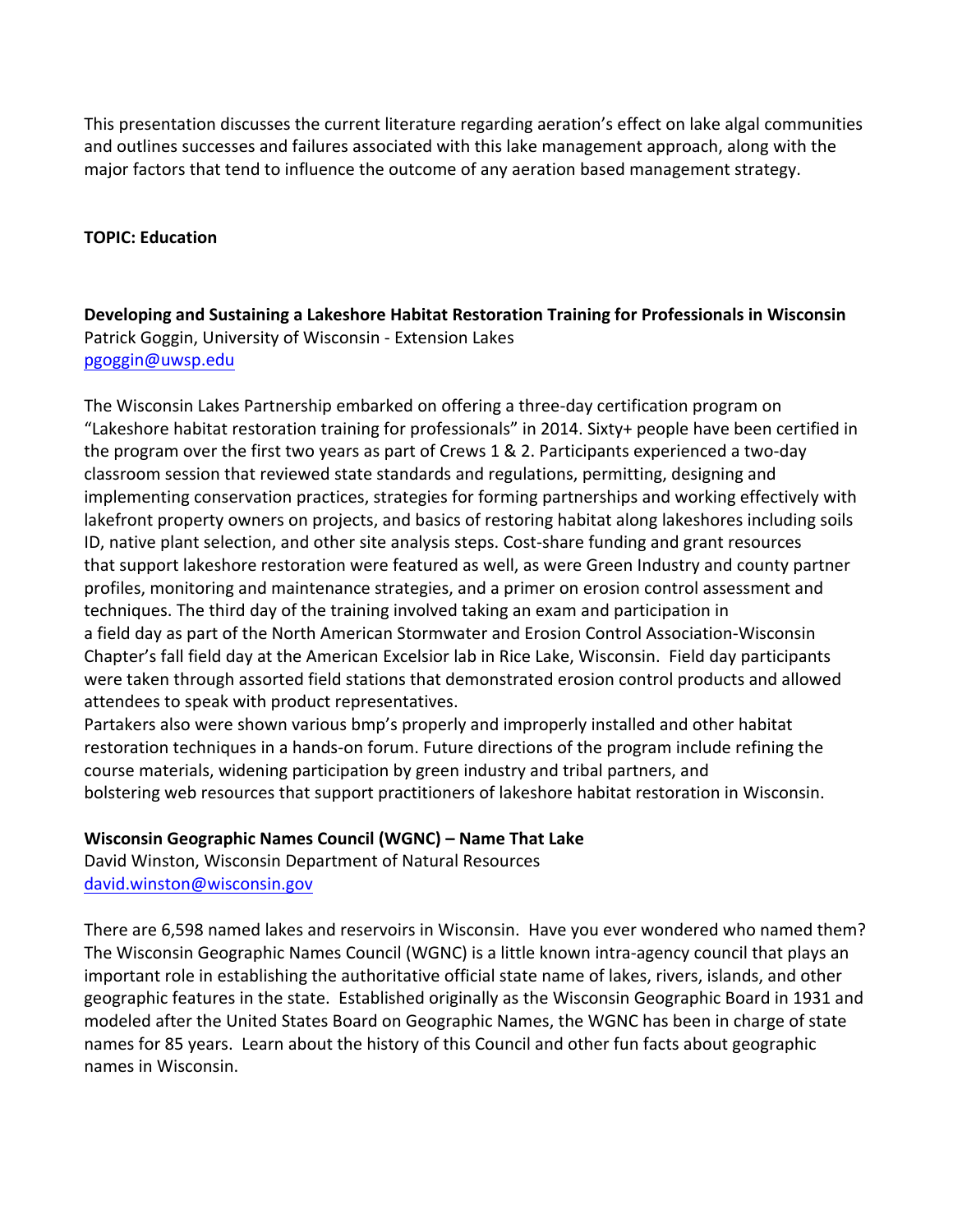#### **TOPIC: Lake Management**

#### **New Method for Measuring Dissolved Nutrients**

Don K Button, Big Sand Lake Preservation Association dkbutton@alaska.edu

The concentration of dissolved nutrients such as phosphorus are a key factors for understanding anthropogenic pollution when high, and in determining aquatic system productivity when low. For oligotrophic systems such as headwater lakes, these concentrations are critical when small. The available are difficult to determine because they are dilute and include microbes too small for facile removal and add unavailable nutrients. This method targets the true concentration of dissolved nutrients. It depends on the uptake rate of added radioactive nutrient to samples together with a progression of added nutrients that is unlabeled. Uptake of the radioactivity is slowed by competition with unlabeled nutrient, both added and naturally present. The mathematics of competitive inhibition allow evaluation of this endogenous fraction from the radioactive and the unlabeled. The associated formulations provide new technology for evaluating important processes such as the amount that anticipated warming will slow microbial activity.

## Wisconsin's New Healthy Lakes Initiative: Technical Assistance & Funding for Lakeshore Best **Practices**

Patrick Goggin, University of Wisconsin - Extension Lakes pgoggin@uwsp.edu

The Wisconsin Lakes Partnership recently implemented a new statewide initiative providing technical assistance and funding for simple and relatively inexpensive shoreland habitat and runoff and erosion control best practices. "Healthy Lakes" is the outcome of a lean government project to streamline the administrative process for grant funding while simultaneously simplifying technical information for lakeshore property owners and lake groups, municipalities, and other partner organizations. Launched in late 2014, Healthy Lakes has already received positive feedback and widespread geographic interest. Public participation and lessons learned from social marketing studies shaped Healthy Lakes and will continue to be the keys to its success. Next steps include a user-friendly, autonomous website, program and best practice evaluation, and integrating the initiative into long-term administrative code. This session will include an overview of Healthy Lakes, including the five best practices being promoted.

#### **TOPIC: Native Plants & Animals**

How to Identify Common Macroscopic Algae in Wisconsin's Lakes Gina LaLiberte, Wisconsin Department of Natural Resources gina.laliberte@wisconsin.gov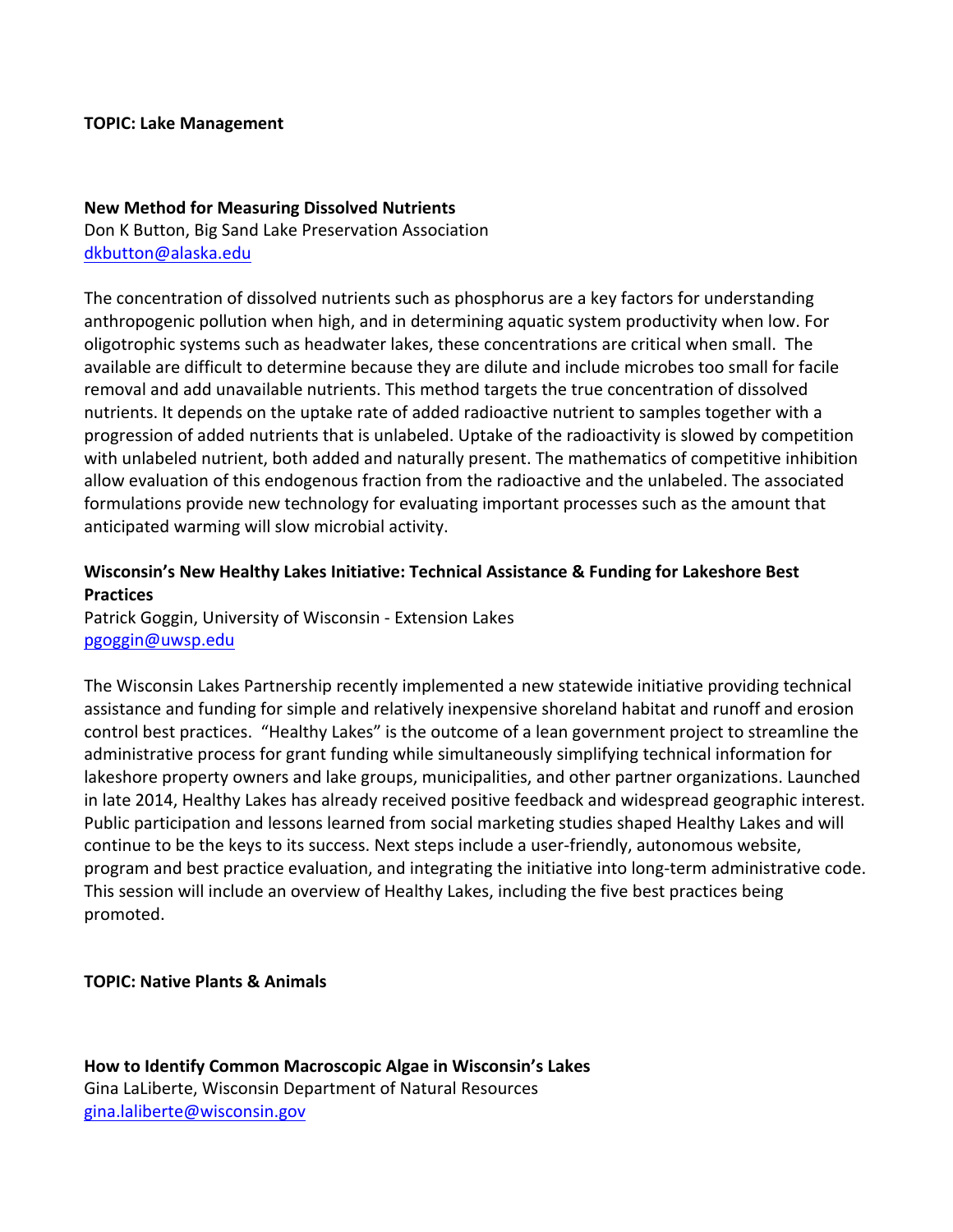They're not just "seaweed" or pond scum – algae are critical members of lake food webs, and they can tell you something about what is going on in your lake. Learn to identify some of the common macroscopic algae that we find growing in Wisconsin's lakes, and learn what they reveal about lake conditions. Fresh and preserved specimens will be available for closer examination.

## Non-native Aquatic Macrophytes Pose Many Different Threats to the Biological Diversity and **Stability of Freshwater Ecosystems**

Nicholas McCarney, George Williams College of Aurora University nmccarney01@aurora.edu

Non-native aquatic macrophytes pose many different threats to the biological diversity and stability of freshwater ecosystems. Geneva Lake, Wisconsin is a popular tourist destination and is consequently exposed to invasion and establishment of non-native aquatic macrophytes. In order to inventory the aquatic macrophyte population, a Point Intersect survey was conducted during the summer of 2015. For assessing the survey's results, the lake was divided into separate zones based upon location and natural breaks. Using a Simpson Diversity Index, the collection data was evaluated for diversity, richness, and frequency of non-native aquatic macrophytes relative to the native aquatic macrophyte community. In areas with lower biodiversity, larger populations of non-native aquatic macrophytes are present. Relationship between human activities and lack of biodiversity is suspected in several areas. The analyzed data constructs an adaptable framework for monitoring and possible methodology for the management of native aquatic macrophyte populations.

## **TOPIC: Research**

## **Conservation of Genetic Resources is a Vital Component of Walleye (***Sander vitreus***) Management in Wisconsin**

Michael Vaske, University of Wisconsin - Stevens Point Michael.F.Vaske@uwsp.edu

Conservation of genetic resources is a vital component of Walleye *Sander vitreus* management in Wisconsin. Maintaining genetic diversity is especially important within the propagation program. Our objectives were to (1) compare the genetic diversity within Wisconsin's feral Walleye broodstock with genetic diversity levels in other naturally recruiting, Wisconsin Walleye populations; and (2) determine if varying levels of sampling effort influence measured genetic diversity levels. Genetic diversity within the broodfish was comparable to other northern Wisconsin populations. Some broodstock populations were not genetically representative of the regional genetic stock, suggesting alternative broodstock populations should be used. Results also suggest that increased temporal sampling should be conducted to obtain larger numbers of broodfish and increase genetic diversity within progeny. Results from this research will be used to develop a genetic broodstock management plan to help ensure that the Wisconsin DNR is operating using the best possible management practices.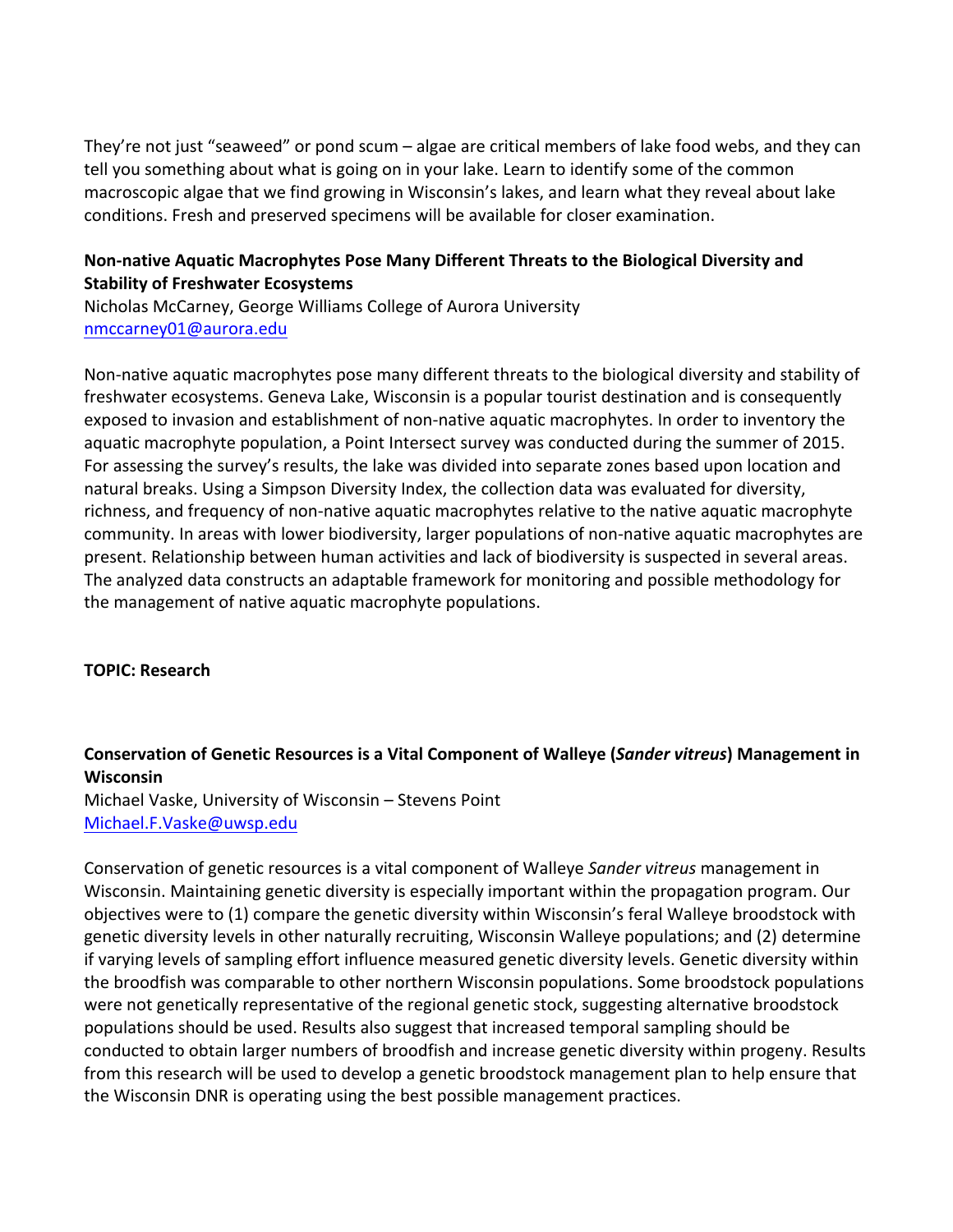## Evaluation of Large-scale Low-dose 2,4-D Treatments for Eurasian and Hybrid Watermilfoil Control **Across Multiple Wisconsin Lakes**

Michelle Nault, Wisconsin Department of Natural Resources michelle.nault@wisconsin.gov

Twenty-two lakes were studied pre- and post-treatment to monitor large-scale and low-dose (73-500  $\mu$ g/L) 2,4-D dissipation and degradation patterns, and determine the efficacy and selectivity of these treatments for lakewide Eurasian watermilfoil (*Myriophyllum spicatum*; EWM) and hybrid watermilfoil (*Myriophyllum spicatum* x M. *sibiricum*; HWM) control. Herbicide monitoring results revealed slow 2,4-D degradation rates and long exposure times with many of these treatments. Milfoil control ranged from 4-100%, with sustained multi-year control observed in some lakes. In comparison to pure EWM populations, reduced control was observed in many of the lakes with confirmed HWM populations. Several native plant species also showed significant declines post-treatment, with variation in recovery observed over time. Although milfoil control was achieved with some of these treatments, variation in herbicide persistence, observations of reduced control in some hybrid genotypes, non-target impacts to certain native plants, and uncertain long-term biotic and abiotic effects demonstrate the need for additional research, monitoring and field studies.

# **Identifying Spatial and Temporal Patterns of Anthropogenic Nitrogen Deposition and the Influence on Aquatic Community Change in Wisconsin Lakes**

Krista Slemmons, University of Wisconsin - Stevens Point kslemmon@uwsp.edu

The health of aquatic primary producers, on which all species depend, is vital to the function and services provided by freshwater. Over time, stark changes in primary producers, particularly diatom abundance and community composition, can indicate that these communities have reached an ecological threshold. This is apparent in regions where elevated levels of nitrogen are associated with ecological shifts. We examined sediment cores from Wisconsin Lakes along a nitrogen gradient to identify the point at which diatom communities changed. We conducted nitrogen isotopic analysis to identify the source of nitrogen and whether shifts in the source of nitrogen correlate to aquatic community change. We present our preliminary findings from Crampton, Boulder and Pike Lakes. These results have direct implications to the wise management of the water on which we depend and can lend suggestions to the establishment of critical nitrogen thresholds to diminish ecological change as a result of pollutants.

# Secchi Depth Data Collected by Citizen Lake Monitoring Network (CLMN) Volunteers Provides the **Foundation for the Operational Remote Sensing of Water Clarity**

Daniela Gurlin, Wisconsin Department of Natural Resources Daniela.Gurlin@wisconsin.gov

Secchi depth data collected by Citizen Lake Monitoring Network (CLMN) volunteers provides the foundation for the operational remote sensing of water clarity at the Wisconsin DNR. The on-theground Secchi depth data is collected when the satellites from the NASA/USGS Landsat Program are overhead and used to calibrate a model for the satellite retrieval of water clarity. The calibrated model is used to produce satellite retrieved summer water clarity maps and average summer water clarity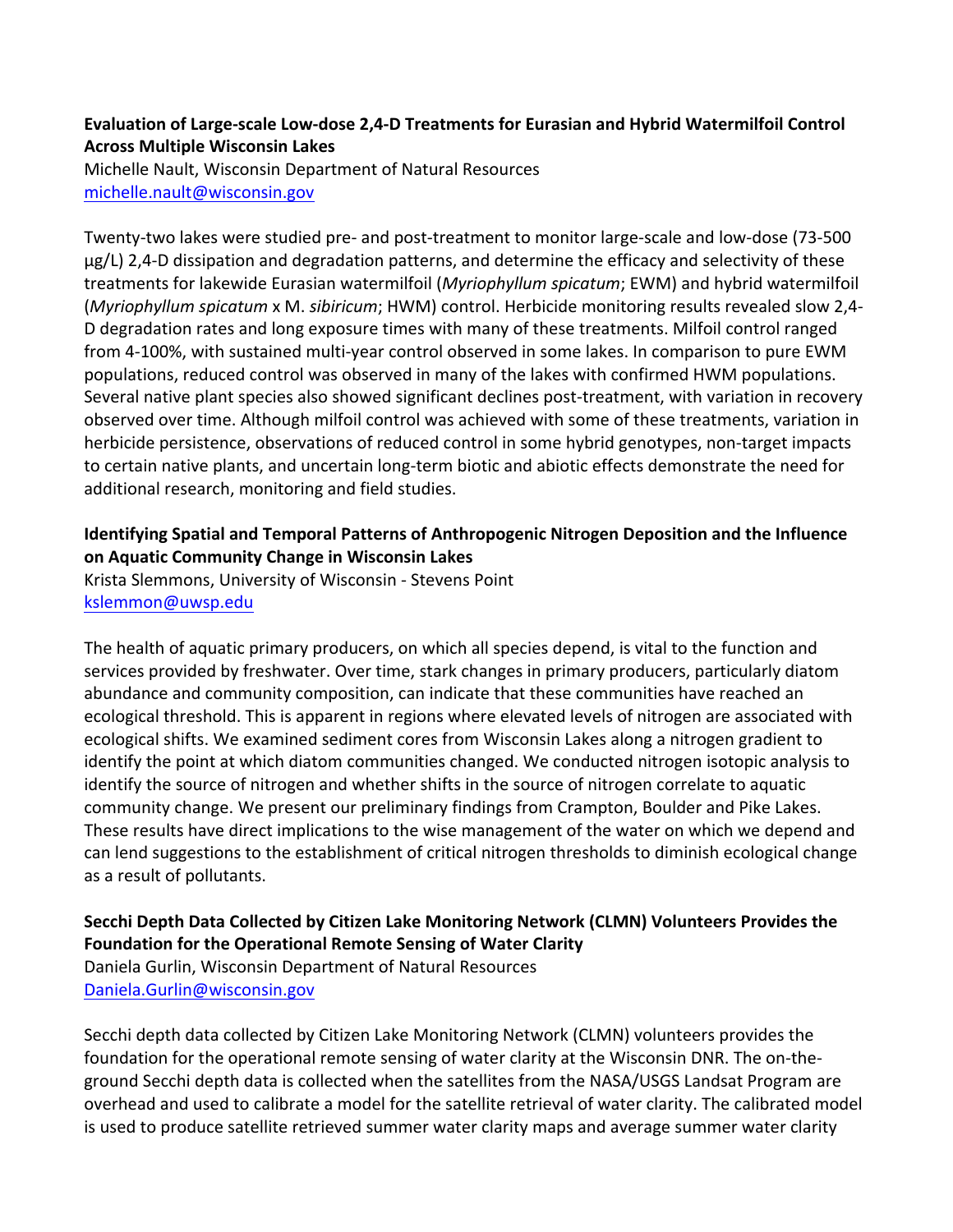values for lakes across Wisconsin. The 2014 statewide water clarity composite represents a combination of four of these summer water clarity maps and was derived from 16 Landsat 7 ETM+ and Landsat 8 OLI images. We plan to provide access to this product through the Lakes and Aquatic Invasive Species (AIS) Mapping Tool this spring and would like to invite the public to a preview of our latest water clarity product with this poster.

#### **Shoreline and Benthic Aquatic Debris Research– Geneva Lake**

Christopher Wells, George Williams College of Aurora University cwels@gwc.aurora.edu

George Williams College of Aurora University and Geneva Lake Environmental Agency collaborated on two research projects that studied the amount, type and impact of aquatic debris (persistent humanmade solid material) on Geneva Lake's shoreline and benthic (bottom) communities. The shoreline study investigated the nine-mile stretch of shoreline between the George Williams College campus and the city of Lake Geneva. A smartphone application, Marine Debris Tracker, was used to record the types, quantities and locations of debris that was found. The benthic study investigated five locations on the lake, some having a variety of use such as mooring and fishing and others having relatively lowuse. A diver marked out underwater transects, and a remotely operated vehicle (ROV) was used to inspect the lake bottom for aquatic debris along those transects. The Town of Linn Fire Department graciously assisted the work by taking the researchers out on the fireboat The Guardian that served as a platform for conducting the benthic research.

## **TOPIC: Rivers, Streams & Watershed**

# **"Impaired Waters" Appears Sometimes in Media Reports, But They Never Really Explain What That Means** Reesa Evans, Adams County revans@co.adams.wi.us

The term "impaired waters" appears sometimes in media reports, but they never really explain what that means. This poster will address the EPA requirements, what criteria might be used to declare a water body "impaired" and how that designation affects what may happen in the water body in the future.

## **The Lower Fox River and Green Bay are Impaired by Excessive Loadings of Phosphorus and Sediments**

Scott Heinritz, Fox Valley Technical College heinrits@fvtc.edu

The Lower Fox River and Green Bay are impaired by excessive loadings of phosphorus and sediments. A portion of these loadings may originate from non-point sources that discharge into thirteen tributary streams to the Fox River. This project is an extension of the well-established WAV program and asks volunteers to collect and submit surface water samples from all thirteen tributary streams for analysis